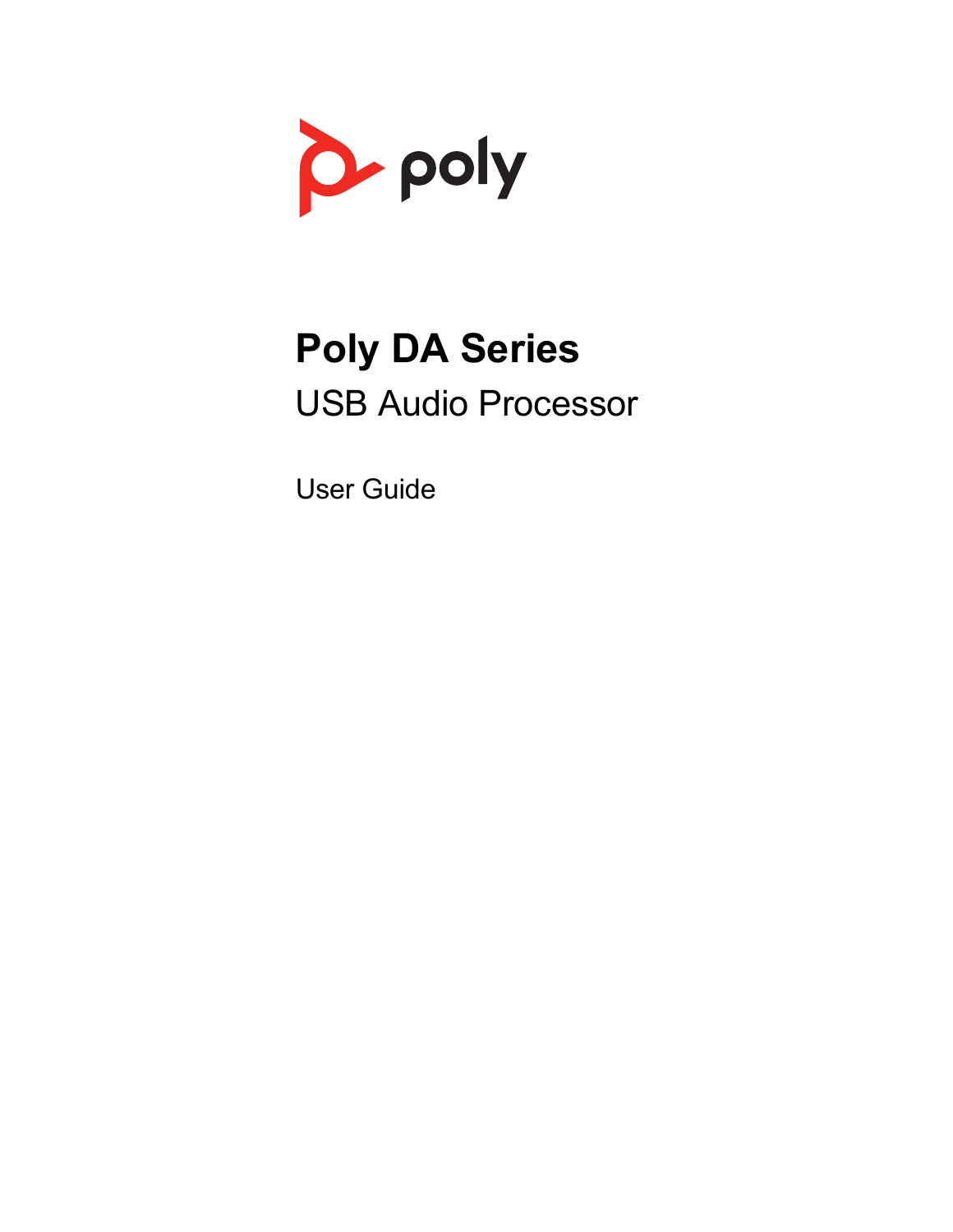### **Contents**

[Overview](#page-2-0) **3** [Standard LEDs and functions](#page-2-0) **3** [Microsoft Teams LEDs and functions\\* \(Teams model only\)](#page-2-0) **3** [Setup](#page-4-0) **5** [Compatible headsets](#page-4-0) **5** [Load software](#page-4-0) **5** [Daily use](#page-5-0) **6** [Make/take/end calls](#page-5-0) **6** [Volume](#page-5-0) **6** [Mute](#page-5-0) **6** [Launch Microsoft Teams \(Teams model only\)](#page-5-0) **6** [Troubleshooting](#page-7-0) **8** [What's in the box](#page-9-0) **10** [Support](#page-10-0) **11**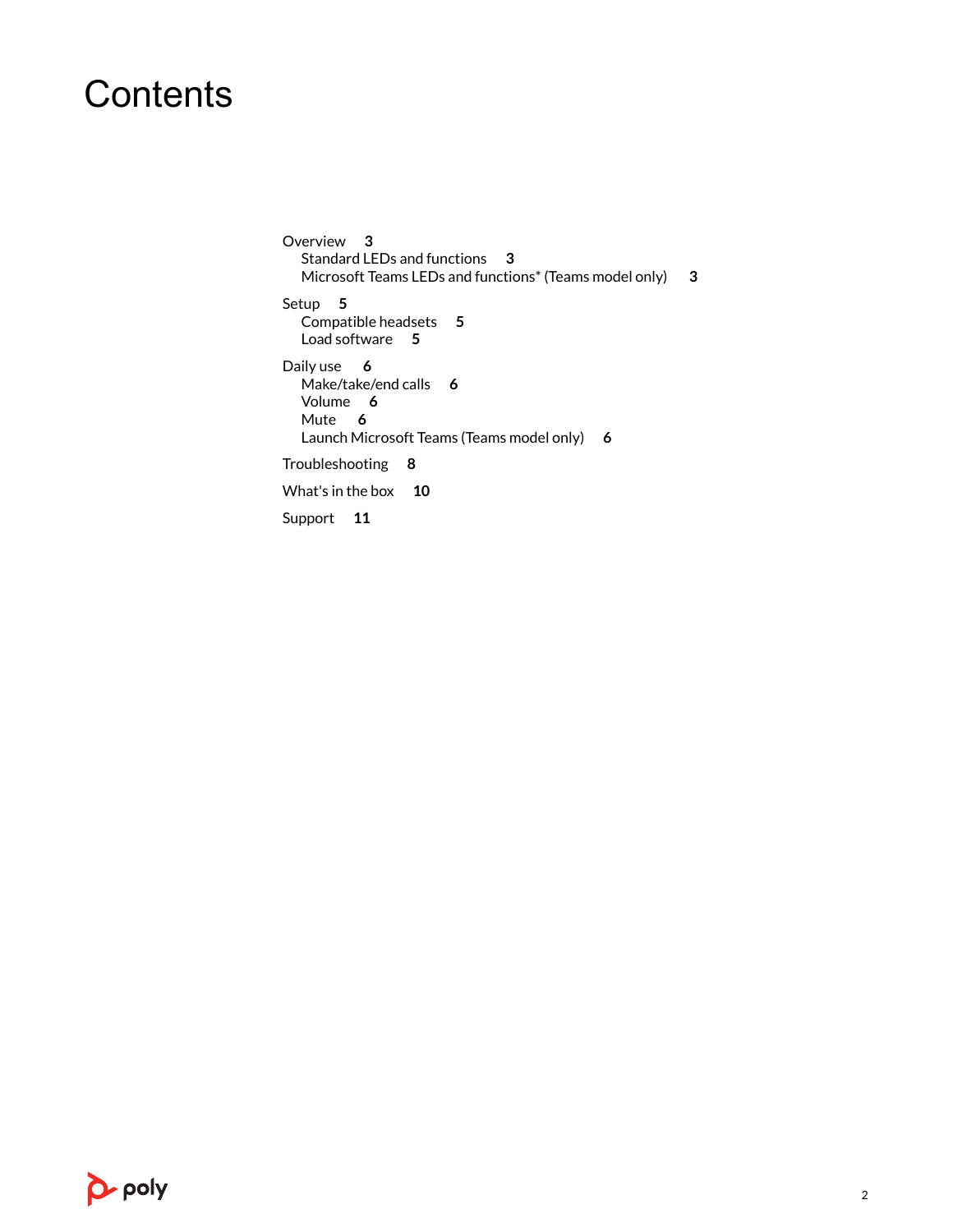### <span id="page-2-0"></span>**Overview**



**NOTE** *The DA75 does not have any inline buttons. You must use your softphone interface to perform the tasks described here.*

| <b>Standard LEDs and</b><br>functions                               | Icons                     | Inline control                                    | LEDs           | Function                                        |
|---------------------------------------------------------------------|---------------------------|---------------------------------------------------|----------------|-------------------------------------------------|
| <b>Microsoft Teams LEDs</b><br>and functions* (Teams<br>model only) | $\mathscr{C}$             | <b>Call button</b>                                | Flashing green | Incoming call                                   |
|                                                                     |                           |                                                   | Solid green    | On a call                                       |
|                                                                     | $\triangleleft$           | Volume up / down<br>buttons                       |                | Increases / decreases the listening<br>volume   |
|                                                                     | "W                        | Mute / Hold button                                | Solid red      | Headset muted                                   |
|                                                                     |                           |                                                   | Flashing red   | Call on hold                                    |
|                                                                     | Icons                     | Inline control                                    | LEDs           | Function                                        |
|                                                                     | $\mathbb{Q}/\mathbb{G}$ i | Call button /<br><b>Microsoft Teams</b><br>button | Solid purple   | Headset connected; Microsoft Teams<br>connected |
|                                                                     |                           |                                                   | Flashing blue  | Incoming call                                   |
|                                                                     |                           |                                                   | Solid blue     | On a call                                       |
|                                                                     |                           |                                                   | Pulsing purple | Microsoft Teams notification                    |
|                                                                     | $\triangleleft$           | Volume up / down<br>buttons                       |                | Increases / decreases the listening<br>volume   |
|                                                                     | "V)                       | Mute / Hold button                                | Solid red      | Headset muted                                   |
|                                                                     |                           |                                                   | Flashing red   | Call on hold                                    |

poly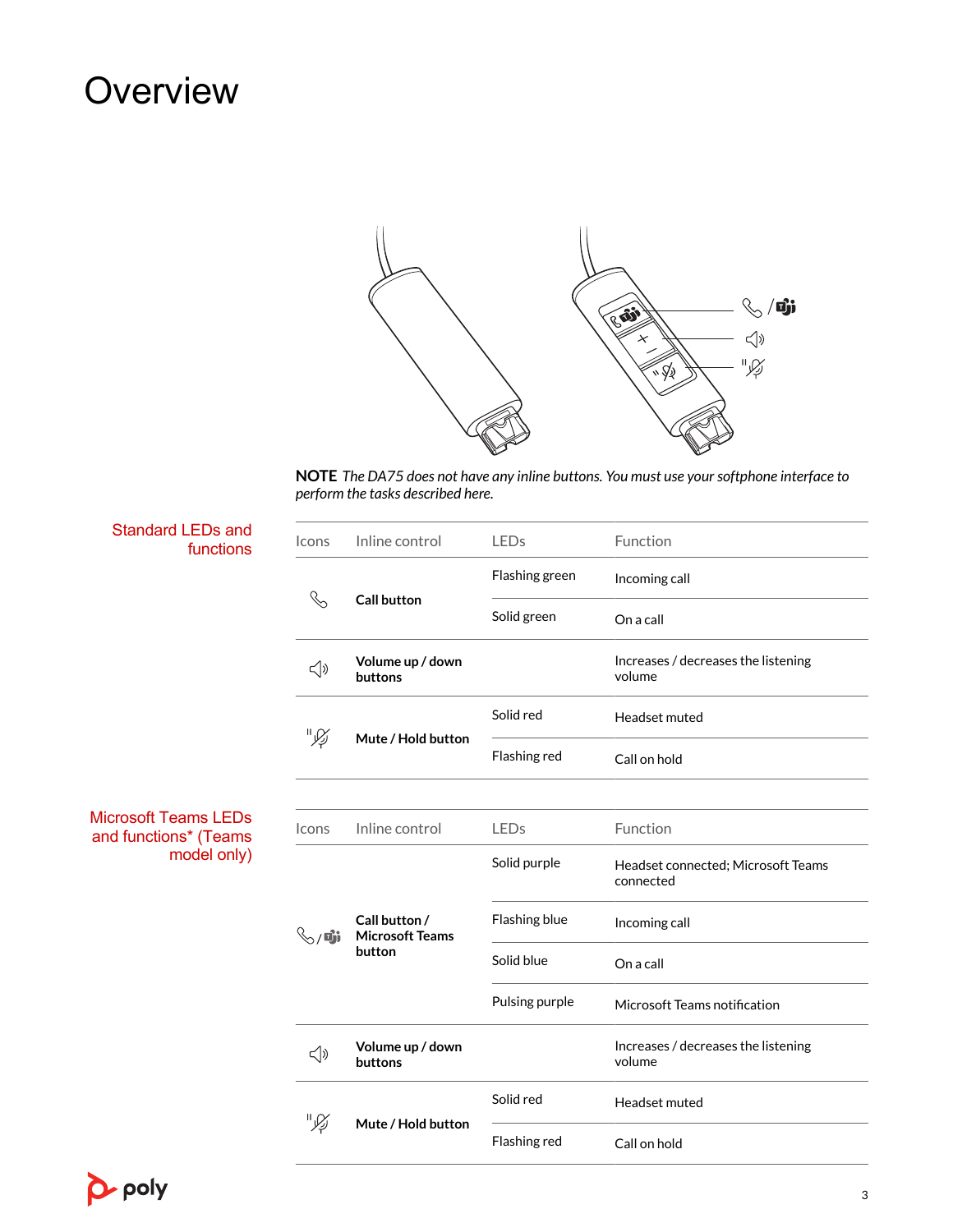**NOTE** *\* Requires Microsoft Teams variant and application*

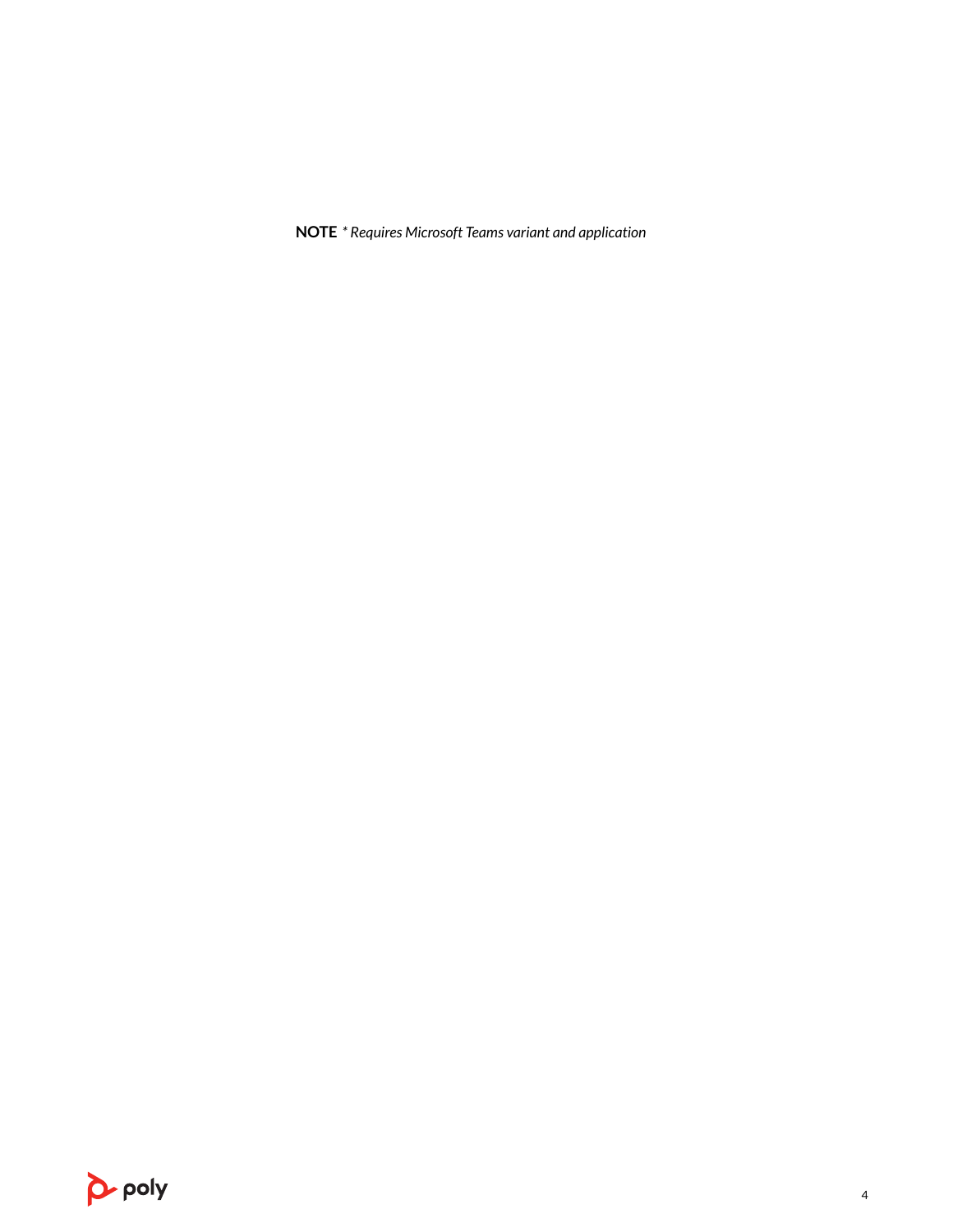### <span id="page-4-0"></span>Setup

Power on your DA Audio Processor by connecting it to your computer.



Your DA connects with any Poly/Plantronics EncorePro 300/500/700 Series or Legacy Quick Disconnect (QD) headset. Compatible headsets

> **DA85-M models only** *For full Teams compatibility, connect to an EncorePro HW510 or HW520 headset.*

Customize your device behavior through advanced settings and options with Poly Lens Desktop App. Some softphones require the installation of Poly software to enable device call control (answer/end and mute) functionality. Download: [poly.com/lens.](http://www.poly.com/lens) Load software

**NOTE** *Device settings are also available in Plantronics Hub Desktop App.*

#### **Update your Poly device**

Keep your firmware and software up-to-date to improve performance and add new features to your Poly device.

Update your device using your computer with Poly Lens Desktop App. Download at [poly.com/lens](http://www.poly.com/lens).

While updating:

- Do not use your Poly device until the update is complete.
- Do not start a second update from a second device.
- Do not stream media.
- Do not answer or place a call.

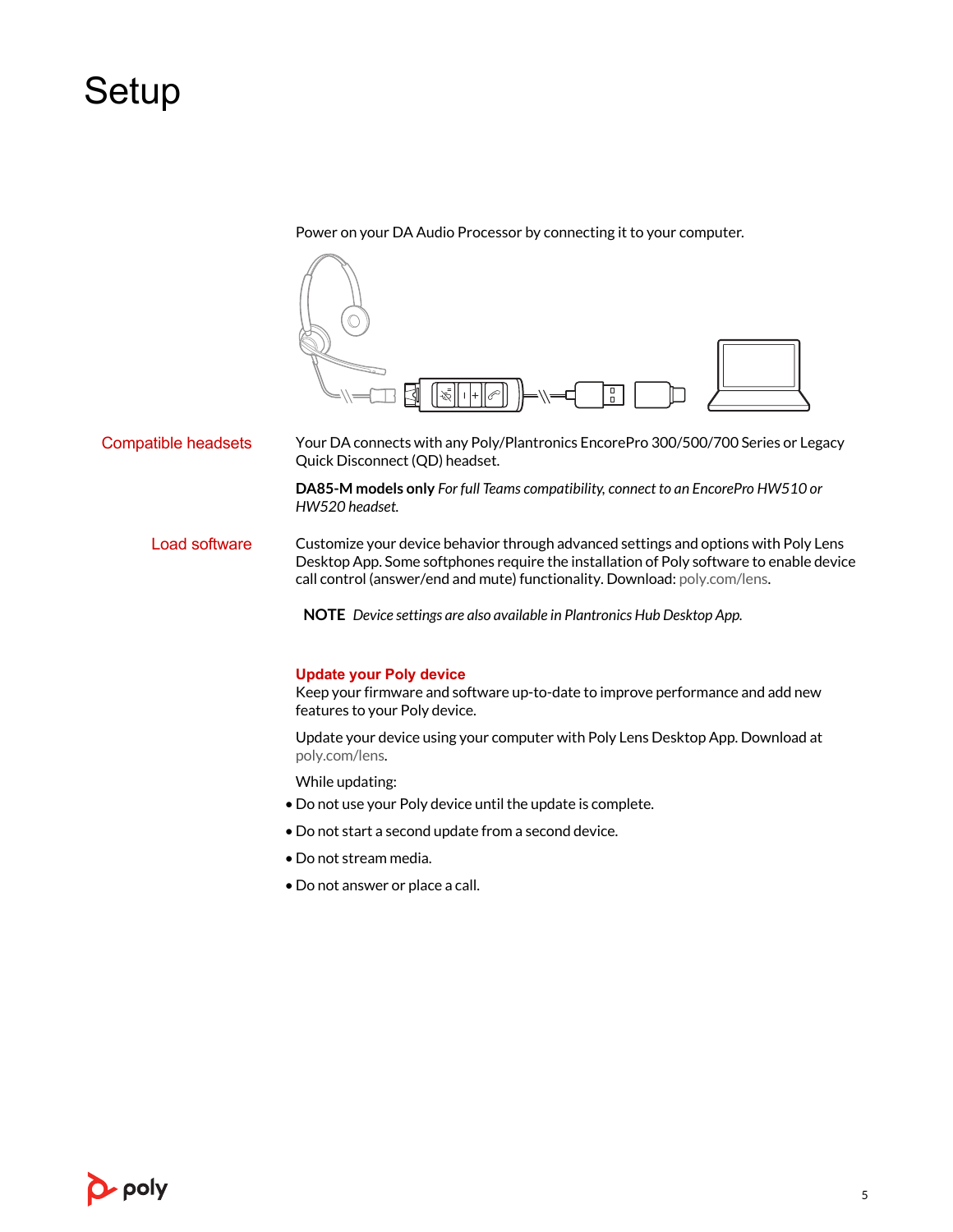### <span id="page-5-0"></span>Daily use

|  | {}, ∕0;;<br>< }}<br>"\% |
|--|-------------------------|
|  |                         |
|  |                         |

**NOTE** *The DA75 does not have any inline buttons. You must use your softphone interface to perform the tasks described here.*

| Make/take/end calls | Headset call control is a software feature and dependent on a compatible softphone. If you |
|---------------------|--------------------------------------------------------------------------------------------|
|                     | have not installed Poly Lens Desktop App (poly.com/software) or do not have a compatible   |
|                     | softphone, press the headset call button first and then make/take/end the call using the   |
|                     | softphone application.                                                                     |
|                     |                                                                                            |

#### **Answer or end a call**

Tap the Call \ button or use your softphone.

#### **Make a call**

Dial using your softphone application.

#### **Hold**

Press and hold the Hold button for 2 seconds to put a call on hold. The Hold LED flashes red.

| Volume                                               | <b>Listening volume</b><br>Press the Volume up (+) or Volume down (-) button.                                                                                              |
|------------------------------------------------------|----------------------------------------------------------------------------------------------------------------------------------------------------------------------------|
|                                                      | Adjust headset microphone volume (softphone)<br>Place a test softphone call and adjust softphone volume and PC sound volume accordingly.                                   |
| Mute                                                 | During an active call, tap the Mute $\&$ button to mute or unmute your headset.                                                                                            |
|                                                      | <b>Mute reminder</b><br>If mute reminder is on, an alert repeats when you speak to remind you that mute is<br>activated. Customize your settings in Poly Lens Desktop App. |
| <b>Launch Microsoft</b><br><b>Teams (Teams model</b> | Your device has a Teams $\vec{u}$ button to quickly view and use the Microsoft Teams desktop<br>app. The Teams button pulses when you have a meeting or notification.      |
| only)                                                | When not on a call, tap the Teams $\vec{u}$ button to view Microsoft Teams app on your<br>computer.                                                                        |
|                                                      | When the Teams button LED pulses purple, tap to view your Teams notifications or<br>meeting.                                                                               |

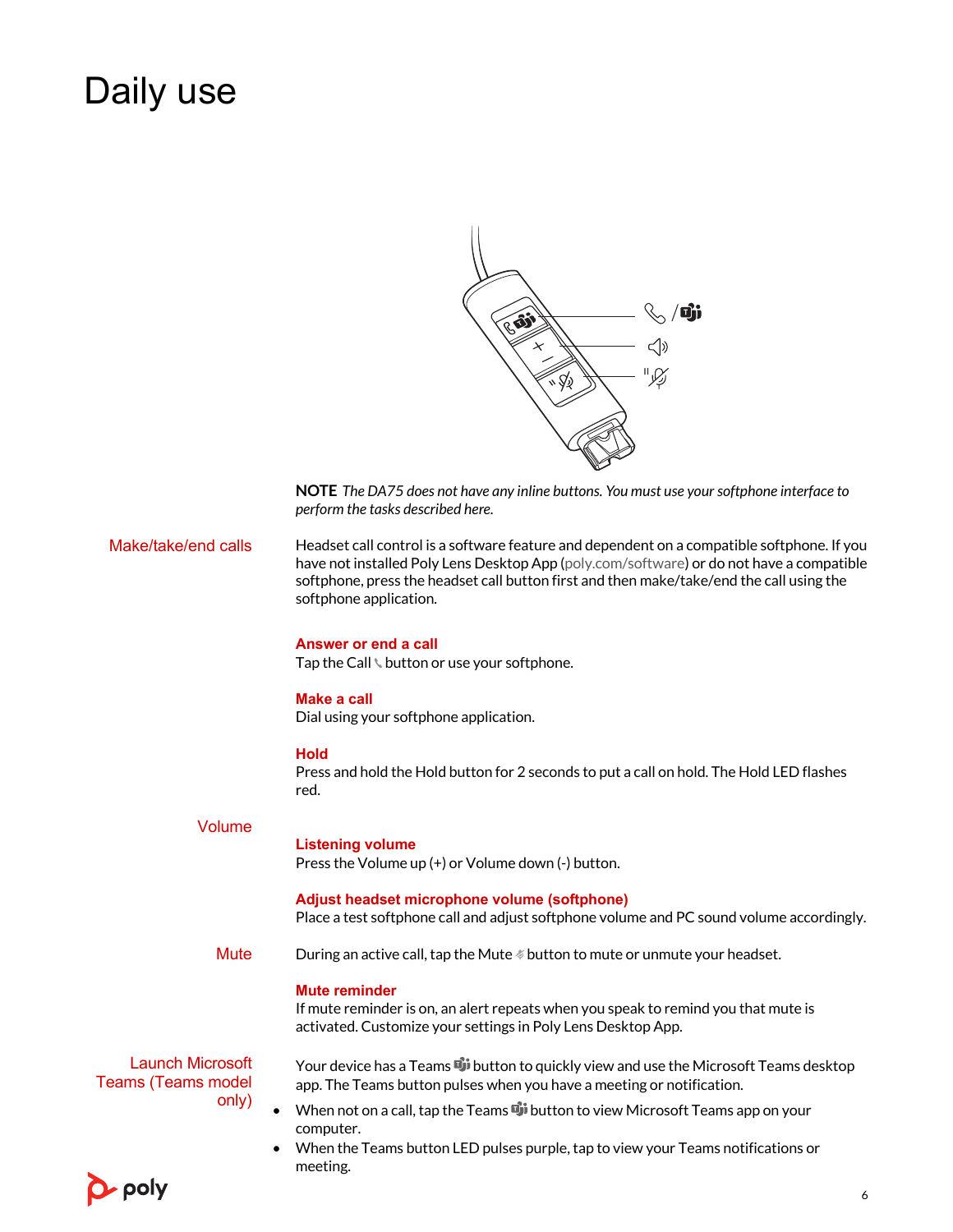**NOTE** *Teams model and open Teams desktop application required. Teams mobile application is not supported.*

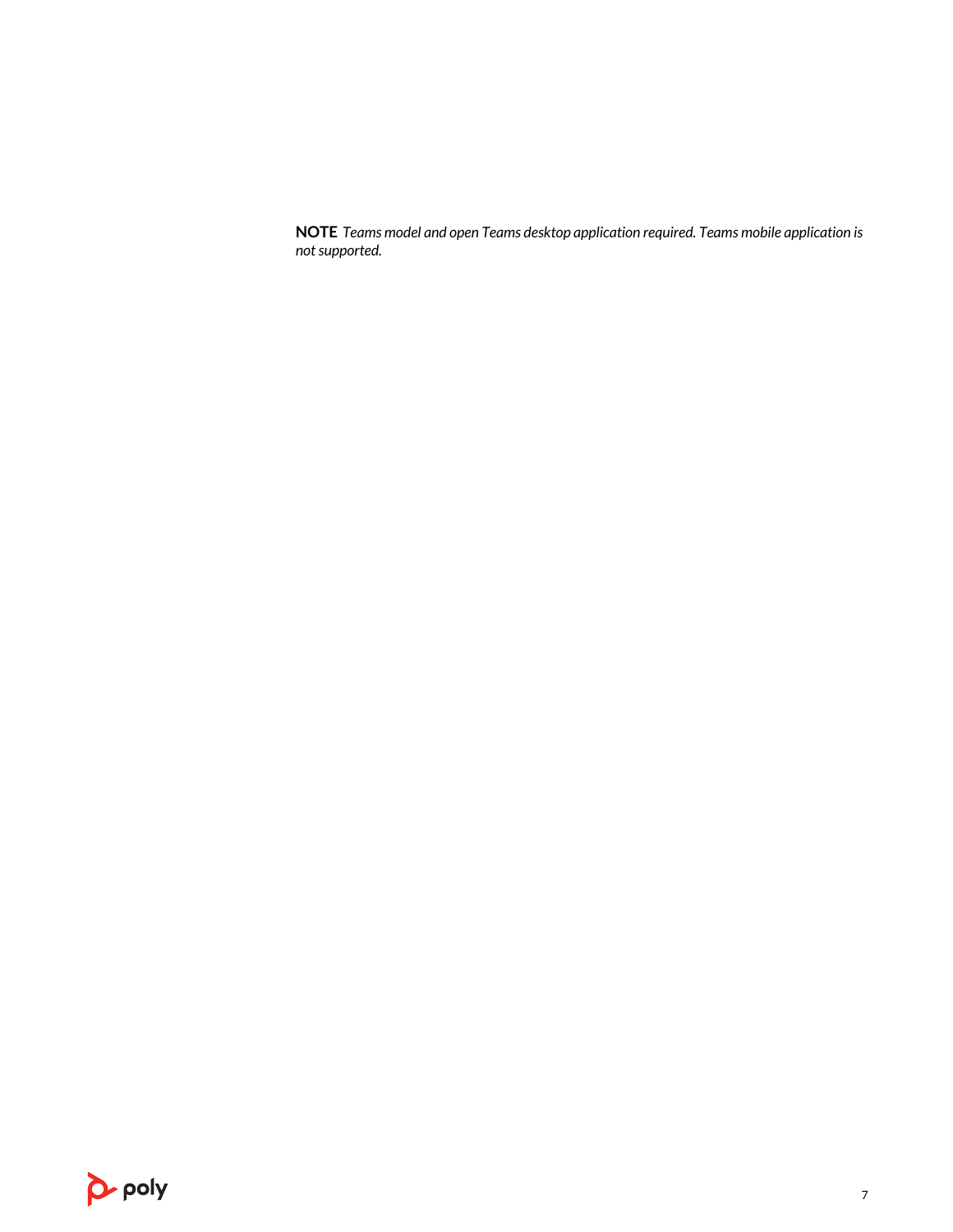## <span id="page-7-0"></span>Troubleshooting

| The headset audio is<br>not working as<br>expected when<br>connected to my<br>computer.                  | • Make sure the softphone you are using is supported by viewing<br>poly.com/SoftphoneCompatibility.                                                                                                                                            |                                                                                                                                                                                                                                                        |  |  |  |
|----------------------------------------------------------------------------------------------------------|------------------------------------------------------------------------------------------------------------------------------------------------------------------------------------------------------------------------------------------------|--------------------------------------------------------------------------------------------------------------------------------------------------------------------------------------------------------------------------------------------------------|--|--|--|
|                                                                                                          | • Ensure that only one softphone application is opened at a time.                                                                                                                                                                              |                                                                                                                                                                                                                                                        |  |  |  |
|                                                                                                          | • Be sure you have the Poly Lens Desktop App installed.<br>• For best performance, ensure your headset firmware is up-to-date. See<br>Update firmware.                                                                                         |                                                                                                                                                                                                                                                        |  |  |  |
|                                                                                                          |                                                                                                                                                                                                                                                |                                                                                                                                                                                                                                                        |  |  |  |
|                                                                                                          |                                                                                                                                                                                                                                                | I cannot hear the caller. • Your DA audio processor is not set as the default audio device. Ensure<br>that the DA (DA75/DA85) is the default sound device by going to your<br>Sound Control Panel (Windows) or your Sound System Preferences<br>(Mac). |  |  |  |
|                                                                                                          | • Listening volume is too low. Press the volume up button on the<br>headset.                                                                                                                                                                   |                                                                                                                                                                                                                                                        |  |  |  |
|                                                                                                          | Callers cannot hear me. . Headset is muted. Press the mute button on the DA to unmute the<br>microphone.                                                                                                                                       |                                                                                                                                                                                                                                                        |  |  |  |
|                                                                                                          | • Headset microphone boom is aligned incorrectly. Align headset boom<br>with your mouth.                                                                                                                                                       |                                                                                                                                                                                                                                                        |  |  |  |
|                                                                                                          | • Your DA audio processor is not set as the default audio device. Ensure<br>that the DA (DA75/DA85) is the default sound device by going to your<br>Sound Control Panel (Windows) or your Sound System Preferences<br>(Mac).                   |                                                                                                                                                                                                                                                        |  |  |  |
| Sound in headset is<br>distorted. I can hear<br>echo in headset.                                         | • Reduce speaking and/or listening volume on the computer using your<br>softphone application.                                                                                                                                                 |                                                                                                                                                                                                                                                        |  |  |  |
|                                                                                                          | • Headset microphone boom is aligned incorrectly. Align headset boom<br>with your mouth.                                                                                                                                                       |                                                                                                                                                                                                                                                        |  |  |  |
|                                                                                                          | • If the distortion is still present, lower the volume on the DA.                                                                                                                                                                              |                                                                                                                                                                                                                                                        |  |  |  |
| My headset stops<br>responding to button<br>presses.                                                     | • When a PC goes into standby or hibernation, the DA audio processor is<br>no longer powered on. Be sure your PC is in an active state.                                                                                                        |                                                                                                                                                                                                                                                        |  |  |  |
| (Teams model only)<br>Microsoft Teams does<br>not launch on desktop<br>when I press the Teams<br>button. | Microsoft Teams is not set as your target softphone. Change the target<br>softphone in Poly Lens Desktop App.                                                                                                                                  |                                                                                                                                                                                                                                                        |  |  |  |
| (Teams model only)<br>Does my Microsoft<br>Teams-enabled headset<br>work with other                      | Yes, while your headset is optimized for Microsoft Teams, it can be<br>configured to use with other supported softphones. Set your target<br>phone with the Poly Lens Desktop App.<br>When you configure another softphone, the Call \ button: |                                                                                                                                                                                                                                                        |  |  |  |
| softphones?                                                                                              | $\bullet$ doesn't interact with Teams                                                                                                                                                                                                          |                                                                                                                                                                                                                                                        |  |  |  |
|                                                                                                          | • doesn't go to Teams notifications                                                                                                                                                                                                            |                                                                                                                                                                                                                                                        |  |  |  |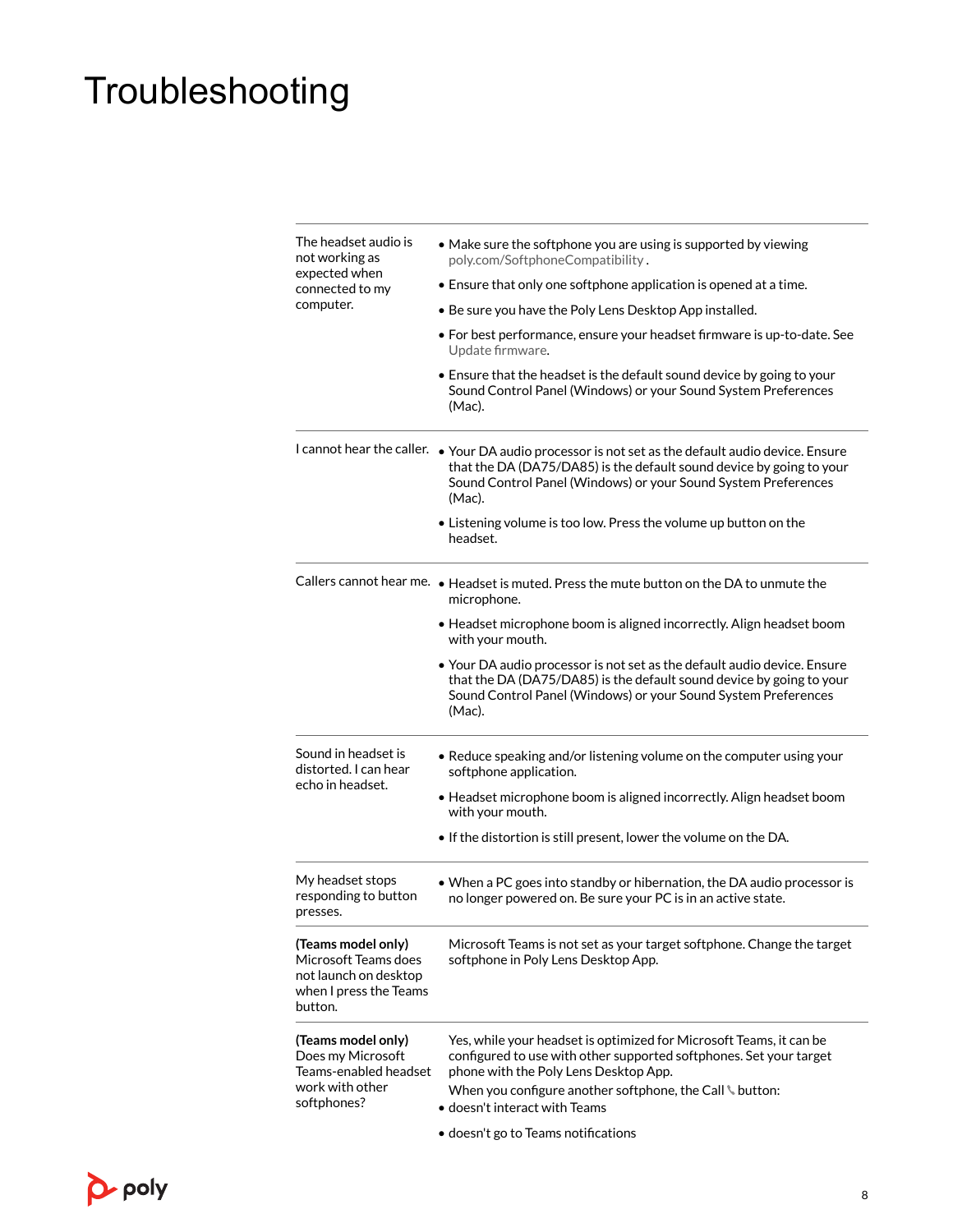• will not launch Cortana

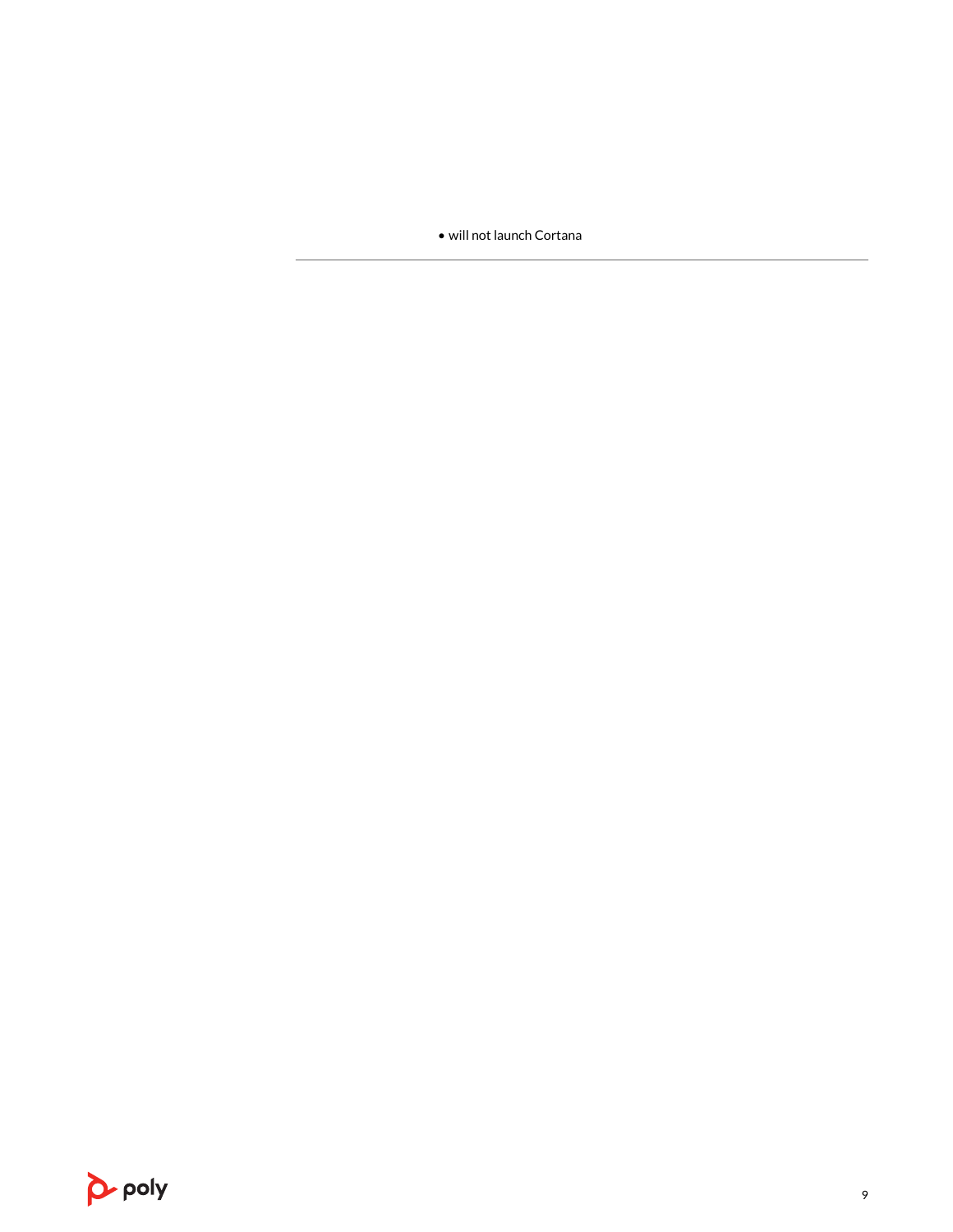### <span id="page-9-0"></span>What's in the box

Contents may vary by product.



DA inline controller with combined USB-A and USB-

| <b>P</b> -poly |
|----------------|
| QUICK START    |
|                |

Quick start guide